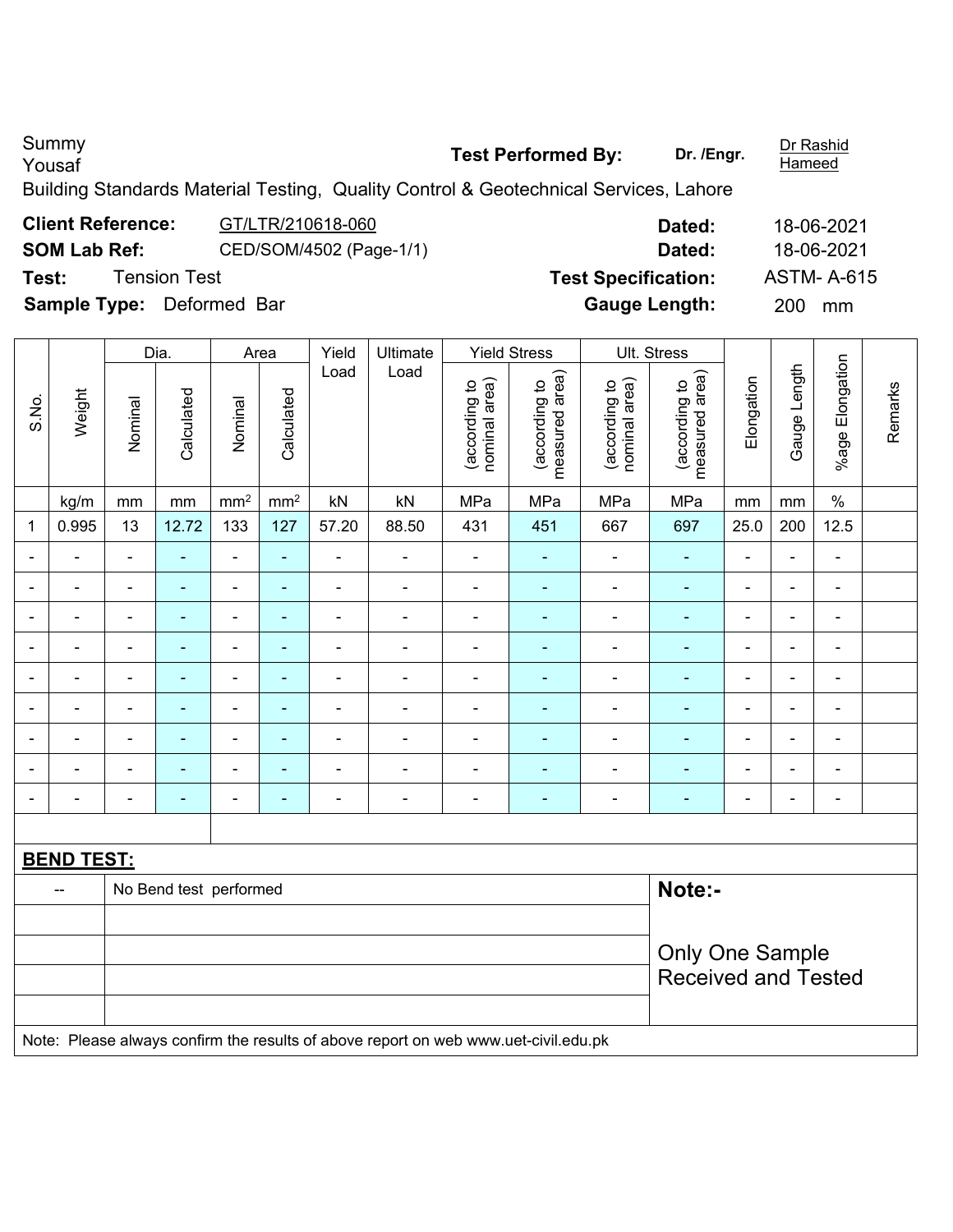Umair Maqsood **Test Performed By:** Dr. /Engr.

S. Asad Ali Gillani

Sub Divisional Officer, Building Sub Division, Assembly, Lahore

**Client Reference:** 416-

**Dated:** 03-06-2021 **Dated:** 18-06-2021

**Test:** Tension Test & Bend Test **Test Specification: Gauge Length:** 8 inch **Sample Type:** Deformed Bar

| SOM Lab       |                |
|---------------|----------------|
| Ref:          | 4499(Page-1/1) |
| <b>Dated:</b> | 18-06-2021     |
| ASTM-A-615    |                |
| Deformed Rar  |                |

|                |                   | Dia.           |                | Area                     | Yield           | Ultimate       |                                                                                     | <b>Yield Stress</b>            |                                 | Ult. Stress                    |                                   |                |              |                            |         |
|----------------|-------------------|----------------|----------------|--------------------------|-----------------|----------------|-------------------------------------------------------------------------------------|--------------------------------|---------------------------------|--------------------------------|-----------------------------------|----------------|--------------|----------------------------|---------|
| S.No.          | Weight            | Nominal        | Calculated     | Nominal                  | Calculated      | Load           | Load                                                                                | nominal area)<br>(according to | measured area)<br>(according to | (according to<br>nominal area) | (according to  <br>measured area) | Elongation     | Gauge Length | %age Elongation            | Remarks |
|                | lb/ft             | $\#$           | in             | in <sup>2</sup>          | in <sup>2</sup> | Tons           | Tons                                                                                | psi                            | psi                             | psi                            | psi                               | in             | in           | $\frac{0}{0}$              |         |
| 1              | 2.600             | 8              | 0.986          | 0.79                     | 0.764           | 24.49          | 32.74                                                                               | 68360                          | 70680                           | 91410                          | 94520                             | 1.20           | 8.0          | 15.0                       |         |
| $\overline{2}$ | 2.587             | 8              | 0.984          | 0.79                     | 0.760           | 24.01          | 32.36                                                                               | 67020                          | 69670                           | 90360                          | 93920                             | 1.40           | 8.0          | 17.5                       |         |
| 3              | 1.458             | 6              | 0.738          | 0.44                     | 0.428           | 13.00          | 17.79                                                                               | 65150                          | 66970                           | 89160                          | 91660                             | 1.50           | 8.0          | 18.8                       |         |
| $\overline{4}$ | 1.468             | 6              | 0.741          | 0.44                     | 0.431           | 14.80          | 19.34                                                                               | 74190                          | 75740                           | 96930                          | 98950                             | 1.40           | 8.0          | 17.5                       |         |
| 5              | 0.674             | 4              | 0.502          | 0.20                     | 0.198           | 6.19           | 8.23                                                                                | 68230                          | 68920                           | 90720                          | 91630                             | 1.50           | 8.0          | 18.8                       |         |
| 6              | 0.675             | 4              | 0.502          | 0.20                     | 0.198           | 6.17           | 8.33                                                                                | 68010                          | 68700                           | 91840                          | 92770                             | 1.30           | 8.0          | 16.3                       |         |
|                |                   | $\blacksquare$ |                |                          |                 |                | $\blacksquare$                                                                      | ä,                             | $\blacksquare$                  | $\blacksquare$                 |                                   |                |              | ä,                         |         |
|                | $\blacksquare$    |                | ÷,             | $\blacksquare$           |                 | ÷              | $\frac{1}{2}$                                                                       | $\blacksquare$                 | ÷                               | $\qquad \qquad \blacksquare$   | $\blacksquare$                    | $\blacksquare$ |              | $\blacksquare$             |         |
|                | $\blacksquare$    | $\blacksquare$ | $\blacksquare$ | $\blacksquare$           |                 | $\blacksquare$ | ۰                                                                                   | $\blacksquare$                 | $\blacksquare$                  | $\blacksquare$                 | $\blacksquare$                    | $\blacksquare$ |              | $\blacksquare$             |         |
|                |                   | ä,             |                | $\overline{\phantom{a}}$ |                 | ÷              | $\blacksquare$                                                                      | $\overline{\phantom{a}}$       | $\blacksquare$                  | $\blacksquare$                 | ÷,                                | $\blacksquare$ |              | $\blacksquare$             |         |
|                |                   |                |                |                          |                 |                |                                                                                     |                                |                                 |                                |                                   |                |              |                            |         |
|                | <b>BEND TEST:</b> |                |                |                          |                 |                |                                                                                     |                                |                                 |                                |                                   |                |              |                            |         |
|                | #8                |                |                |                          |                 |                | Sample bend through 180 degrees Satisfactorily without any crack                    |                                |                                 |                                | Note:-                            |                |              |                            |         |
|                | #6                |                |                |                          |                 |                | Sample bend through 180 degrees Satisfactorily without any crack                    |                                |                                 |                                |                                   |                |              |                            |         |
|                | #4                |                |                |                          |                 |                | Sample bend through 180 degrees Satisfactorily without any crack                    |                                |                                 |                                | <b>Only Nine Samples</b>          |                |              | <b>Received and Tested</b> |         |
|                |                   |                |                |                          |                 |                |                                                                                     |                                |                                 |                                |                                   |                |              |                            |         |
|                |                   |                |                |                          |                 |                | Note: Please always confirm the results of above report on web www.uet-civil.edu.pk |                                |                                 |                                |                                   |                |              |                            |         |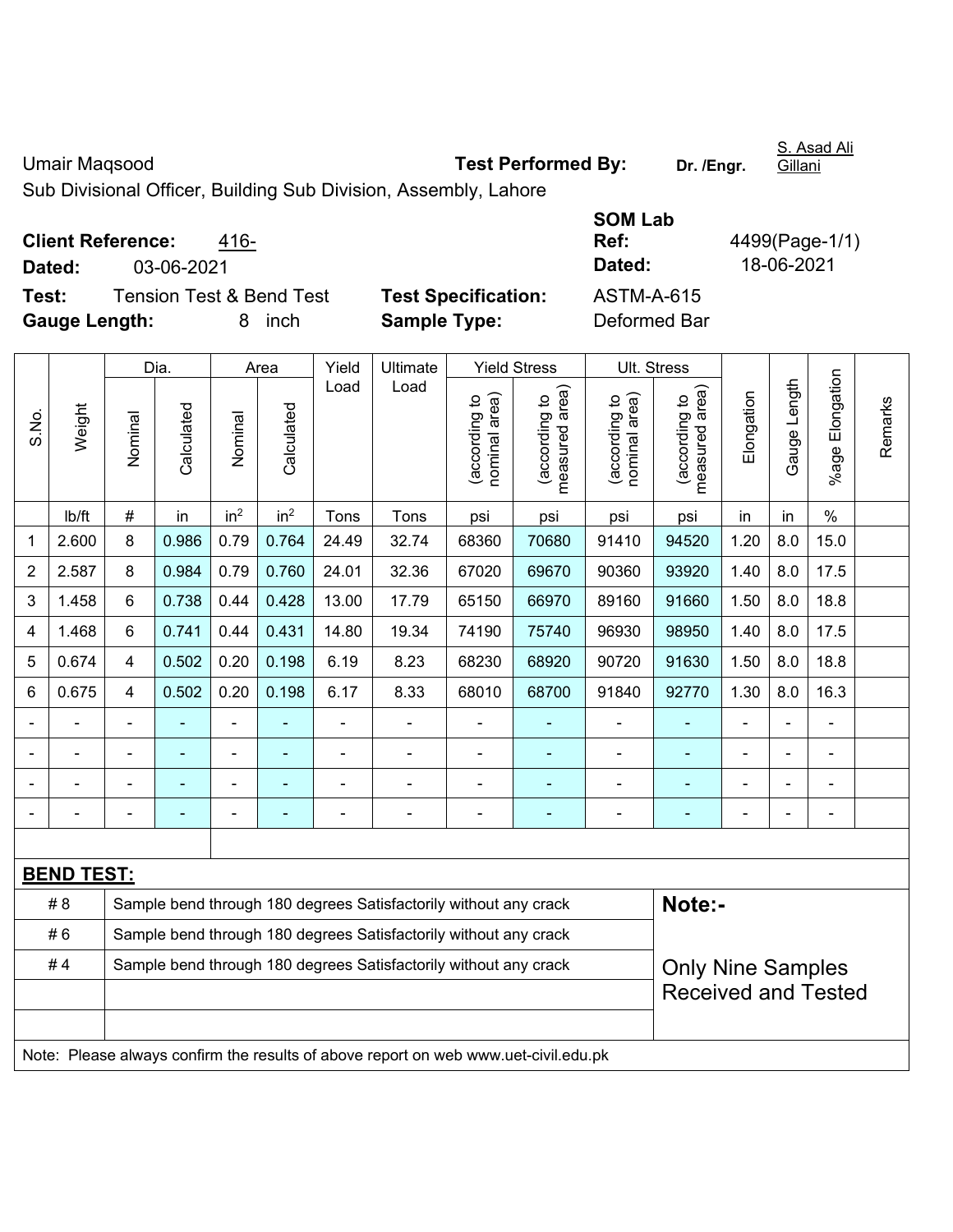Director Project **Test Performed By:** Dr. /Engr. Innovative ® Construction Company, 533-B, Housing Society phase II, Lahore

| <b>Client Reference:</b> |                                     |    | ICI/ISM/GJT/01/01 |                            | Ref:              |
|--------------------------|-------------------------------------|----|-------------------|----------------------------|-------------------|
| Dated:                   | 18-06-2021                          |    |                   |                            | Dated:            |
| Test:                    | <b>Tension Test &amp; Bend Test</b> |    |                   | <b>Test Specification:</b> | <b>ASTM-A-615</b> |
| <b>Gauge Length:</b>     |                                     | 8. | inch              | <b>Sample Type:</b>        | Deformed Bar      |

**SOM Lab Ref:** 4500(Page-1/1) **Dated:** 18-06-2021 **Dated:** 18-06-2021

|                |                   | Yield<br><b>Yield Stress</b><br>Dia.<br>Ultimate<br>Area |            |                 |                 |                |                                                                                     |                                |                                 | <b>Ult. Stress</b>             |                                 |                          |                |                      |         |
|----------------|-------------------|----------------------------------------------------------|------------|-----------------|-----------------|----------------|-------------------------------------------------------------------------------------|--------------------------------|---------------------------------|--------------------------------|---------------------------------|--------------------------|----------------|----------------------|---------|
|                |                   |                                                          |            |                 |                 |                |                                                                                     |                                |                                 |                                |                                 |                          |                |                      |         |
| S.No.          | Weight            | Nominal                                                  | Calculated | Nominal         | Calculated      | Load           | Load                                                                                | nominal area)<br>(according to | measured area)<br>(according to | nominal area)<br>(according to | (according to<br>measured area) | Elongation               | Gauge Length   | Elongation<br>%age l | Remarks |
|                | lb/ft             | #                                                        | in         | in <sup>2</sup> | in <sup>2</sup> | Tons           | Tons                                                                                | psi                            | psi                             | psi                            | psi                             | in                       | in             | $\%$                 |         |
| 1              | 1.051             | 5                                                        | 0.627      | 0.31            | 0.309           | 9.55           | 13.73                                                                               | 67960                          | 68180                           | 97690                          | 98000                           | 1.30                     | 8.0            | 16.3                 |         |
| $\overline{2}$ | 1.048             | 5                                                        | 0.626      | 0.31            | 0.308           | 9.27           | 13.30                                                                               | 65920                          | 66350                           | 94640                          | 95260                           | 1.30                     | 8.0            | 16.3                 |         |
| 3              | 0.665             | 4                                                        | 0.498      | 0.20            | 0.195           | 6.44           | 8.48                                                                                | 71040                          | 72870                           | 93530                          | 95920                           | 1.20                     | 8.0            | 15.0                 |         |
| 4              | 0.669             | 4                                                        | 0.501      | 0.20            | 0.197           | 6.60           | 8.56                                                                                | 72730                          | 73840                           | 94420                          | 95860                           | 1.20                     | 8.0            | 15.0                 |         |
|                |                   | $\blacksquare$                                           | ä,         | $\blacksquare$  |                 | $\blacksquare$ | $\overline{\phantom{a}}$                                                            | $\blacksquare$                 | $\blacksquare$                  | $\blacksquare$                 | $\blacksquare$                  | $\overline{\phantom{a}}$ |                | ä,                   |         |
|                | ä,                | ä,                                                       | ÷,         | $\blacksquare$  | ÷               | $\blacksquare$ | ÷                                                                                   | $\blacksquare$                 | ÷                               | $\blacksquare$                 | $\overline{\phantom{a}}$        |                          | $\blacksquare$ |                      |         |
|                |                   | $\blacksquare$                                           | ÷,         | $\blacksquare$  | ۰               | $\blacksquare$ | $\blacksquare$                                                                      | $\blacksquare$                 |                                 | $\blacksquare$                 |                                 |                          |                |                      |         |
|                |                   |                                                          |            | $\blacksquare$  |                 |                | ÷                                                                                   |                                |                                 | $\blacksquare$                 |                                 | $\blacksquare$           |                | L,                   |         |
|                |                   |                                                          |            |                 |                 |                |                                                                                     |                                |                                 |                                |                                 |                          |                |                      |         |
|                |                   |                                                          |            | ä,              |                 |                |                                                                                     |                                |                                 |                                |                                 |                          |                | Ē,                   |         |
|                |                   |                                                          |            |                 |                 |                |                                                                                     |                                |                                 |                                |                                 |                          |                |                      |         |
|                | <b>BEND TEST:</b> |                                                          |            |                 |                 |                |                                                                                     |                                |                                 |                                |                                 |                          |                |                      |         |
|                | #5                |                                                          |            |                 |                 |                | Sample bend through 180 degrees Satisfactorily without any crack                    |                                |                                 |                                | Note:-                          |                          |                |                      |         |
|                | #4                |                                                          |            |                 |                 |                | Sample bend through 180 degrees Satisfactorily without any crack                    |                                |                                 |                                |                                 |                          |                |                      |         |
|                |                   |                                                          |            |                 |                 |                |                                                                                     |                                |                                 |                                | <b>Only Six Samples</b>         |                          |                |                      |         |
|                |                   |                                                          |            |                 |                 |                |                                                                                     |                                |                                 |                                | <b>Received and Tested</b>      |                          |                |                      |         |
|                |                   |                                                          |            |                 |                 |                |                                                                                     |                                |                                 |                                |                                 |                          |                |                      |         |
|                |                   |                                                          |            |                 |                 |                | Note: Please always confirm the results of above report on web www.uet-civil.edu.pk |                                |                                 |                                |                                 |                          |                |                      |         |

m. Irfan Ul **Hassan**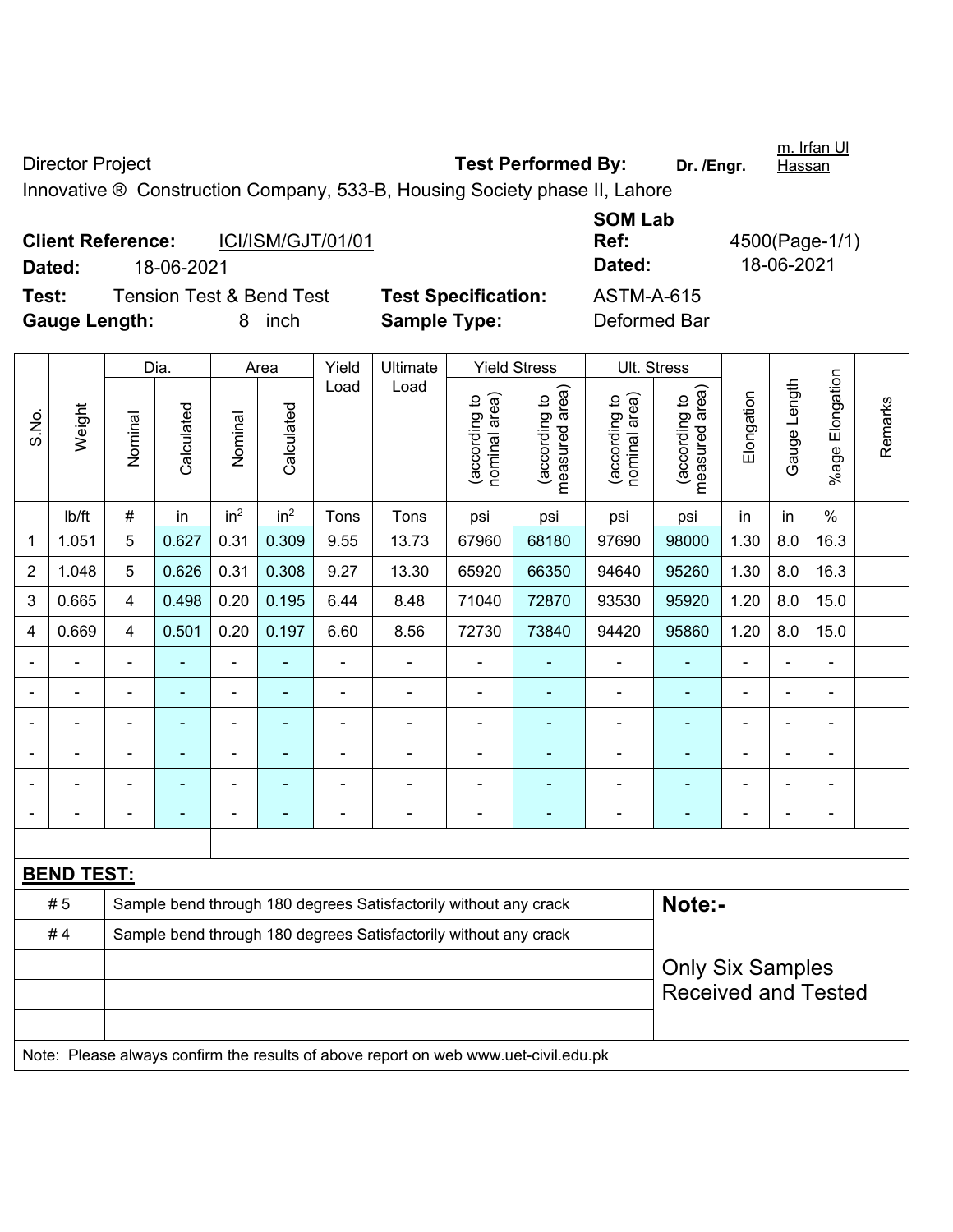ZKB)

S.No.

Khalid Mahmood **Test Performed By:** Dr. /Engr. **Nauman Khurran** Resident Engineer, NESPAK JV Turk Pak Resident Const. Supervision for Establishment of D. G. Khan (M/s

### **Client Reference:** 4161/RE/SFMKB/DGK/346 **SOM Lab Ref:** 4501(Page-1/2)

**Dated:** 28-005-2021 **Dated:** 18-06-2021

**Test:** Tension Test & Bend Test **Test Specification:** ASTM-A-615 **Gauge Length:** 8 inch **Sample Type:** Deformed Bar( Kamran Steel)

|                |        | Dia.    |            |                 | Area            | Yield | Ultimate |                                     | <b>Yield Stress</b>                  |                                     | Ult. Stress                                 |            |                                         |                    |  |
|----------------|--------|---------|------------|-----------------|-----------------|-------|----------|-------------------------------------|--------------------------------------|-------------------------------------|---------------------------------------------|------------|-----------------------------------------|--------------------|--|
| S.No.          | Weight | Nominal | Calculated | Nominal         | Calculated      | Load  | Load     | area)<br>요<br>(according<br>nominal | area)<br>요<br>(according<br>measured | area)<br>요<br>(according<br>nominal | rea)<br>₽<br>according<br>ω<br>ᢦ<br>measure | Elongation | ength<br>۰<br>Gauge<br>in<br>8.0<br>8.0 | Elongation<br>%age |  |
|                | lb/ft  | #       | in         | in <sup>2</sup> | in <sup>2</sup> | Tons  | Tons     | psi                                 | psi                                  | psi                                 | psi                                         | in         |                                         | %                  |  |
| 1              | 2.599  | 8       | 0.986      | 0.79            | 0.764           | 24.72 | 33.03    | 69010                               | 71360                                | 92210                               | 95340                                       | 1.30       |                                         | 16.3               |  |
| $\overline{2}$ | 2.597  | 8       | 0.986      | 0.79            | 0.763           | 25.48 | 33.71    | 71150                               | 73660                                | 94110                               | 97440                                       | 1.20       |                                         | 15.0               |  |
| 3              | 1.452  | 6       | 0.737      | 0.44            | 0.427           | 12.84 | 18.11    | 64380                               | 66340                                | 90800                               | 93560                                       | .30        | 8.0                                     | 16.3               |  |

|   | # 6               | Sample bend through 180 degrees Satisfactorily without any crack |       |      |       |       |       |       |       |                          |                          |                          |                          |      |  |
|---|-------------------|------------------------------------------------------------------|-------|------|-------|-------|-------|-------|-------|--------------------------|--------------------------|--------------------------|--------------------------|------|--|
|   | # 8               | Sample bend through 180 degrees Satisfactorily without any crack |       |      |       |       |       |       |       |                          | Note:-                   |                          |                          |      |  |
|   | <b>BEND TEST:</b> |                                                                  |       |      |       |       |       |       |       |                          |                          |                          |                          |      |  |
|   |                   |                                                                  |       |      |       |       |       |       |       |                          |                          |                          |                          |      |  |
|   |                   | $\equiv$                                                         |       |      |       |       |       |       |       | $\overline{\phantom{0}}$ | $\overline{\phantom{0}}$ | $\overline{\phantom{0}}$ | $\overline{\phantom{0}}$ | -    |  |
|   |                   | -                                                                |       |      |       |       |       |       |       | $\overline{\phantom{a}}$ | $\overline{\phantom{0}}$ | -                        |                          |      |  |
|   |                   | ۰                                                                |       |      |       |       |       |       |       | $\overline{\phantom{0}}$ | $\overline{\phantom{0}}$ |                          |                          |      |  |
|   |                   |                                                                  |       |      |       |       |       |       |       | $\overline{\phantom{0}}$ | ۳                        |                          |                          |      |  |
| 6 | 0.660             | 4                                                                | 0.497 | 0.20 | 0.194 | 6.73  | 8.69  | 74190 | 76490 | 95770                    | 98740                    | 1.30                     | 8.0                      | 16.3 |  |
| 5 | 0.664             | 4                                                                | 0.498 | 0.20 | 0.195 | 6.83  | 8.87  | 75320 | 77250 | 97800                    | 100300                   | 1.30                     | 8.0                      | 16.3 |  |
| 4 | 1.468             | 6                                                                | 0.741 | 0.44 | 0.431 | 12.59 | 18.06 | 63100 | 64420 | 90540                    | 92430                    | 1.50                     | 8.0                      | 18.8 |  |

| # 4 | Sample bend through 180 degrees Satisfactorily without any crack | <b>Only Nine Samples</b>   |
|-----|------------------------------------------------------------------|----------------------------|
|     |                                                                  | <b>Received and Tested</b> |
|     |                                                                  |                            |

Note: Please always confirm the results of above report on web www.uet-civil.edu.pk

Remarks

Ramarks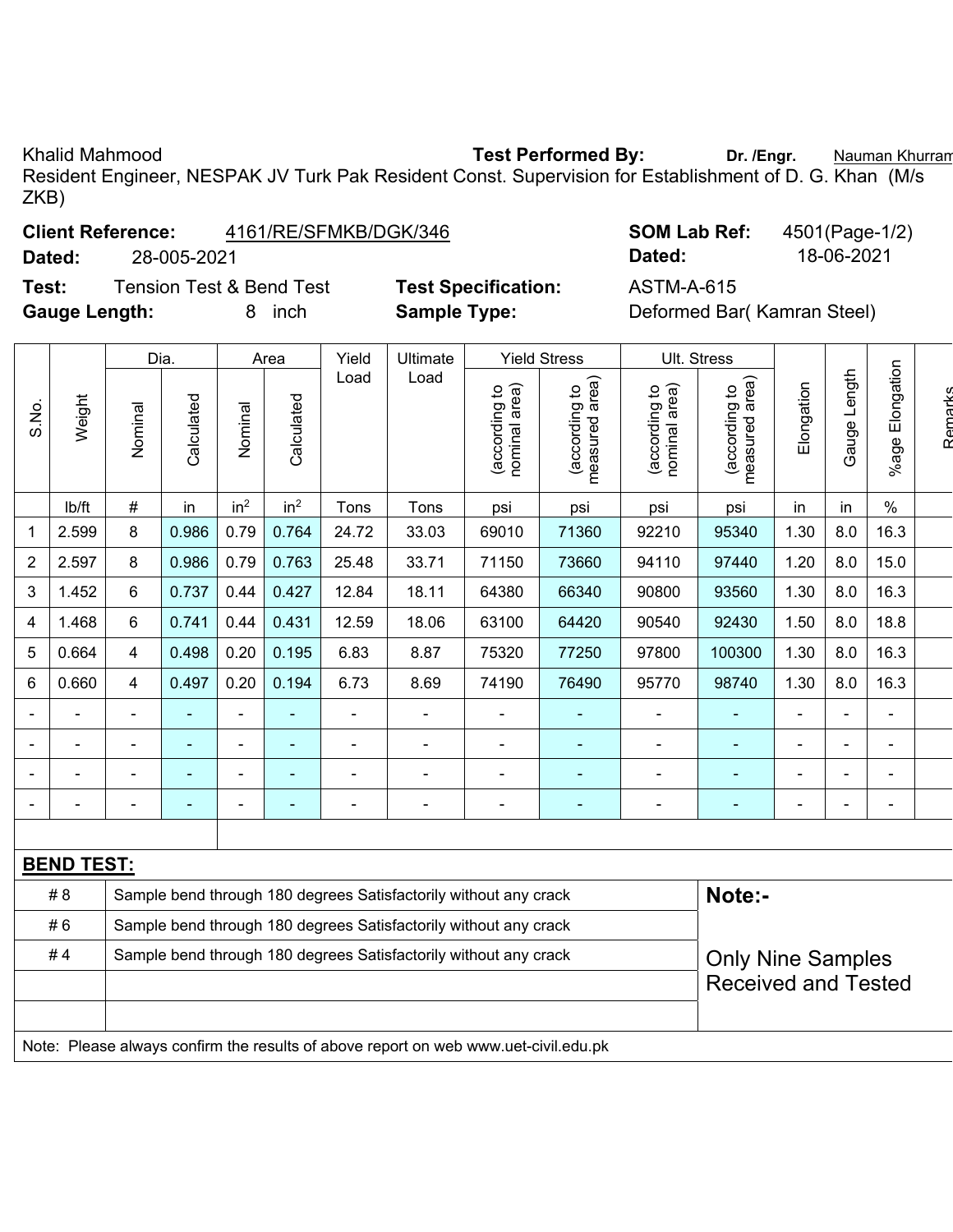Khalid Mahmood **Test Performed By:** Dr. /Engr. **Nauman Khurran** Resident Engineer, NESPAK JV Turk Pak Resident Const. Supervision for Establishment of D. G. Khan (M/s ZKB)

### **Client Reference:** 4161/RE/SFMKB/DGK/368 **SOM Lab Ref:** 4501(Page-2/2)

# **Dated:** 15-06-2021 **Dated:** 18-06-2021

**Test:** Tension Test & Bend Test **Test Specification:** ASTM-A-615 **Gauge Length:** 8 inch **Sample Type:** Deformed Bar( Kamran Steel)

|                |                   |                          | Dia.           |                          | Area            | Yield          | Ultimate                                                         |                                | <b>Yield Stress</b>             |                                | Ult. Stress                     |                          |                |                          |         |
|----------------|-------------------|--------------------------|----------------|--------------------------|-----------------|----------------|------------------------------------------------------------------|--------------------------------|---------------------------------|--------------------------------|---------------------------------|--------------------------|----------------|--------------------------|---------|
| S.No.          | Weight            | Nominal                  | Calculated     | Nominal                  | Calculated      | Load           | Load                                                             | nominal area)<br>(according to | measured area)<br>(according to | nominal area)<br>(according to | measured area)<br>(according to | Elongation               | Gauge Length   | %age Elongation          | Remarks |
|                | lb/ft             | $\#$                     | in             | in <sup>2</sup>          | in <sup>2</sup> | Tons           | Tons                                                             | psi                            | psi                             | psi                            | psi                             | in                       | in             | $\%$                     |         |
| 1              | 2.586             | 8                        | 0.984          | 0.79                     | 0.760           | 21.92          | 32.42                                                            | 61190                          | 63600                           | 90500                          | 94070                           | 1.40                     | 8.0            | 17.5                     |         |
| $\overline{2}$ | 2.582             | 8                        | 0.983          | 0.79                     | 0.759           | 21.61          | 32.57                                                            | 60330                          | 62800                           | 90920                          | 94640                           | 1.50                     | 8.0            | 18.8                     |         |
|                |                   | ۰                        | ٠              | $\blacksquare$           | $\blacksquare$  | ۰              |                                                                  |                                | ۰                               | -                              | ۰                               | $\blacksquare$           | $\blacksquare$ | $\blacksquare$           |         |
|                |                   | $\blacksquare$           | ۰              | $\blacksquare$           | ٠               | $\blacksquare$ | $\overline{\phantom{0}}$                                         | ۰                              | $\blacksquare$                  |                                | ÷                               | $\blacksquare$           | $\blacksquare$ | $\overline{\phantom{0}}$ |         |
|                |                   | $\blacksquare$           | ۰              | $\overline{\phantom{a}}$ |                 |                |                                                                  |                                |                                 |                                | ÷                               | $\blacksquare$           | $\blacksquare$ |                          |         |
|                |                   | $\blacksquare$           | ۰              | $\blacksquare$           | $\blacksquare$  | $\blacksquare$ |                                                                  |                                |                                 | -                              | ÷                               | ÷                        | $\blacksquare$ | $\overline{\phantom{0}}$ |         |
|                |                   | $\overline{\phantom{0}}$ | ۰              | $\blacksquare$           |                 | -              |                                                                  |                                |                                 |                                | $\blacksquare$                  | $\blacksquare$           | $\blacksquare$ |                          |         |
|                |                   | $\blacksquare$           |                | $\overline{\phantom{a}}$ |                 | $\blacksquare$ |                                                                  |                                |                                 |                                | ÷                               | $\blacksquare$           | $\blacksquare$ |                          |         |
|                |                   | $\blacksquare$           | $\blacksquare$ | $\blacksquare$           | $\blacksquare$  | $\blacksquare$ | $\blacksquare$                                                   | $\blacksquare$                 | $\blacksquare$                  | -                              | $\blacksquare$                  | $\blacksquare$           | $\blacksquare$ | $\blacksquare$           |         |
|                |                   | ۰                        | ۰              | $\overline{\phantom{a}}$ | $\blacksquare$  | $\blacksquare$ | $\overline{\phantom{0}}$                                         | ۰                              | ۰                               | -                              | $\blacksquare$                  | $\overline{\phantom{0}}$ | $\blacksquare$ | $\blacksquare$           |         |
|                |                   |                          |                |                          |                 |                |                                                                  |                                |                                 |                                |                                 |                          |                |                          |         |
|                | <b>BEND TEST:</b> |                          |                |                          |                 |                |                                                                  |                                |                                 |                                |                                 |                          |                |                          |         |
|                | # 8               |                          |                |                          |                 |                | Sample bend through 180 degrees Satisfactorily without any crack |                                |                                 |                                | Note:-                          |                          |                |                          |         |
|                |                   |                          |                |                          |                 |                |                                                                  |                                |                                 |                                |                                 |                          |                |                          |         |

Only Three Samples Received and Tested

Note: Please always confirm the results of above report on web www.uet-civil.edu.pk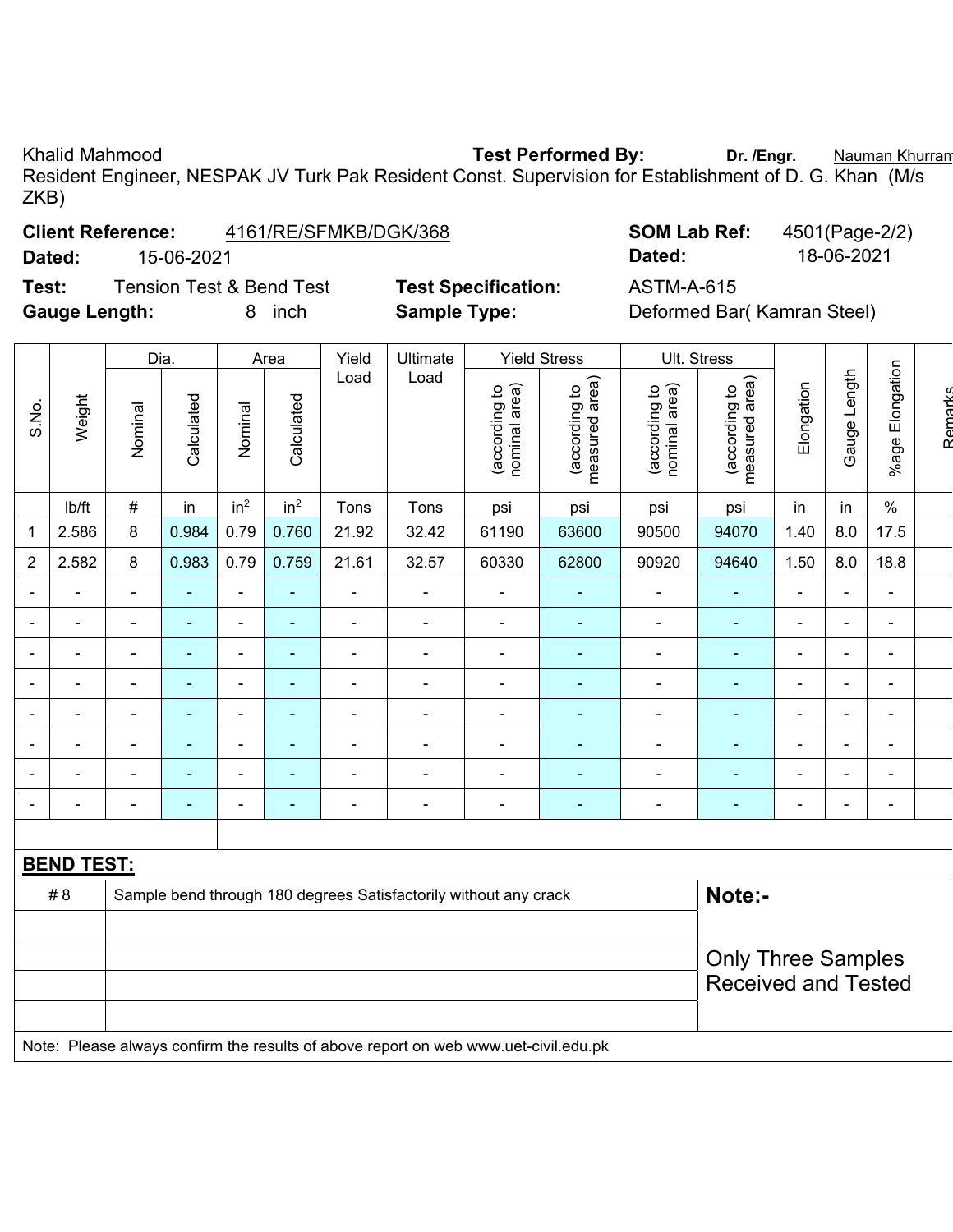Syed Mohsin Ali **Test Performed By:** Dr. /Engr. Gillani Resident Engineer, QA/QC, Department, Bahria Town, (Pvt) Ltd Lahore **SOM Lab** 

|                      |                          |                                     |                            | UUIT LAD          |                |
|----------------------|--------------------------|-------------------------------------|----------------------------|-------------------|----------------|
|                      | <b>Client Reference:</b> | QA/QC-Steel-2356                    |                            | Ref:              | 4505(Page-1/1) |
| Dated:               | 15-06-2021               |                                     |                            | Dated:            | 18-06-2021     |
| Test:                |                          | <b>Tension Test &amp; Bend Test</b> | <b>Test Specification:</b> | <b>ASTM-A-615</b> |                |
|                      |                          |                                     |                            | Deformed Bar(FF   |                |
| <b>Gauge Length:</b> |                          | inch                                | <b>Sample Type:</b>        | Steel)            |                |

|                |                          |                | Dia.                     |                          | Area                  | Yield                    | Ultimate                                                                            |                                | <b>Yield Stress</b>             |                                | Ult. Stress                     |                |                                                         |                          |         |  |
|----------------|--------------------------|----------------|--------------------------|--------------------------|-----------------------|--------------------------|-------------------------------------------------------------------------------------|--------------------------------|---------------------------------|--------------------------------|---------------------------------|----------------|---------------------------------------------------------|--------------------------|---------|--|
| S.No.          | Weight                   | Nominal        | Calculated               | Nominal                  | Calculated            | Load                     | Load                                                                                | (according to<br>nominal area) | (according to<br>measured area) | (according to<br>nominal area) | (according to<br>measured area) | Elongation     | Gauge Length                                            | %age Elongation          | Remarks |  |
|                | lb/ft                    | $\#$           | in                       | in <sup>2</sup>          | in <sup>2</sup>       | Tons                     | Tons                                                                                | psi                            | psi                             | psi                            | psi                             | in             | in                                                      | $\%$                     |         |  |
| 1              | 0.657                    | 4              | 0.496                    | 0.20                     | 0.193                 | 6.27                     | 8.21                                                                                | 69130                          | 71640                           | 90490                          | 93770                           | 1.20           | 8.0                                                     | 15.0                     |         |  |
| $\overline{2}$ | 0.654                    | 4              | 0.494                    | 0.20                     | 0.192                 | 6.24                     | 8.26                                                                                | 68800                          | 71660                           | 91050                          | 94850                           | 1.10           | 8.0                                                     | 13.8                     |         |  |
| $\blacksquare$ | $\blacksquare$           | $\blacksquare$ | $\blacksquare$           | $\overline{\phantom{a}}$ | $\tilde{\phantom{a}}$ | $\blacksquare$           | $\overline{\phantom{a}}$                                                            | ÷,                             | $\blacksquare$                  | $\blacksquare$                 | ä,                              | $\blacksquare$ | $\blacksquare$                                          | $\overline{\phantom{a}}$ |         |  |
|                |                          |                |                          |                          |                       | $\blacksquare$           | L,                                                                                  | ä,                             |                                 | $\blacksquare$                 | $\blacksquare$                  |                |                                                         | ä,                       |         |  |
|                |                          |                |                          |                          |                       |                          | $\overline{a}$                                                                      | $\blacksquare$                 | $\blacksquare$                  | $\blacksquare$                 | $\blacksquare$                  |                |                                                         | $\sim$                   |         |  |
|                |                          |                |                          |                          |                       |                          |                                                                                     |                                |                                 |                                |                                 |                |                                                         |                          |         |  |
| ٠              | $\overline{\phantom{0}}$ | $\blacksquare$ | $\overline{\phantom{0}}$ | $\overline{\phantom{0}}$ | $\blacksquare$        | $\overline{\phantom{0}}$ | ÷                                                                                   | $\blacksquare$                 | ٠                               | $\overline{\phantom{0}}$       | $\blacksquare$                  | ٠              | $\blacksquare$                                          | $\blacksquare$           |         |  |
| ٠              | $\blacksquare$           | $\blacksquare$ | $\blacksquare$           | $\blacksquare$           | $\blacksquare$        | $\blacksquare$           | ÷                                                                                   | $\blacksquare$                 | ٠                               | $\blacksquare$                 | $\blacksquare$                  | Ē,             | $\blacksquare$                                          | $\blacksquare$           |         |  |
|                | $\blacksquare$           | $\blacksquare$ | $\blacksquare$           | $\overline{a}$           | $\blacksquare$        | $\blacksquare$           | $\blacksquare$                                                                      | $\blacksquare$                 |                                 | $\overline{\phantom{0}}$       | ٠                               | ٠              |                                                         | $\blacksquare$           |         |  |
|                | $\blacksquare$           | ä,             |                          | $\overline{a}$           |                       | $\blacksquare$           | Ē,                                                                                  | $\blacksquare$                 | $\overline{a}$                  | ÷,                             | $\blacksquare$                  | L,             |                                                         | $\blacksquare$           |         |  |
|                |                          |                |                          |                          |                       |                          |                                                                                     |                                |                                 |                                |                                 |                |                                                         |                          |         |  |
|                | <b>BEND TEST:</b>        |                |                          |                          |                       |                          |                                                                                     |                                |                                 |                                |                                 |                |                                                         |                          |         |  |
|                | #4                       |                |                          |                          |                       |                          | Sample bend through 180 degrees Satisfactorily without any crack                    |                                |                                 |                                | Note:-                          |                |                                                         |                          |         |  |
|                |                          |                |                          |                          |                       |                          |                                                                                     |                                |                                 |                                |                                 |                |                                                         |                          |         |  |
|                |                          |                |                          |                          |                       |                          |                                                                                     |                                |                                 |                                |                                 |                | <b>Only Three Samples</b><br><b>Received and Tested</b> |                          |         |  |
|                |                          |                |                          |                          |                       |                          | Note: Please always confirm the results of above report on web www.uet-civil.edu.pk |                                |                                 |                                |                                 |                |                                                         |                          |         |  |

S. Asad Ali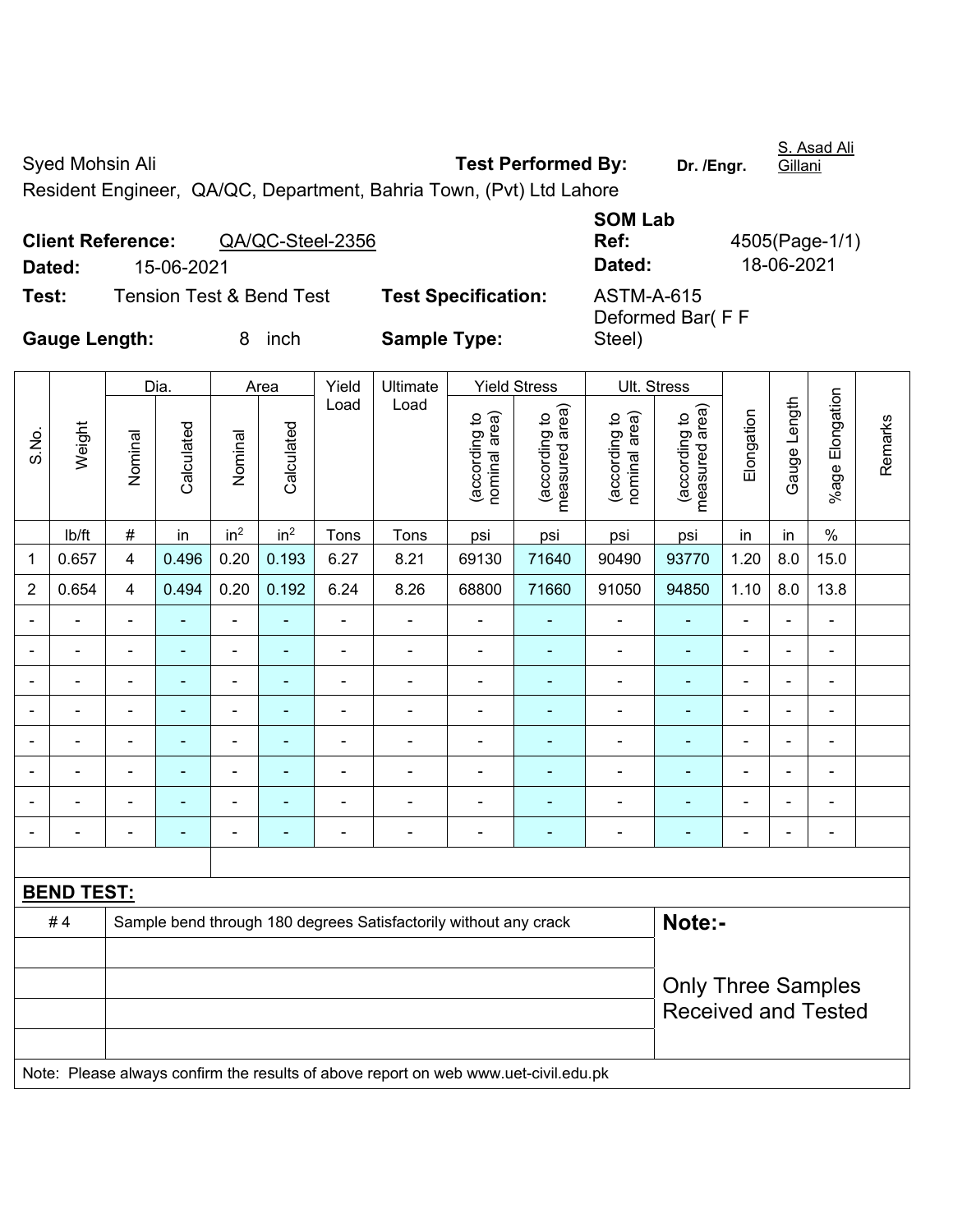Brig Saeed Ahmed Malik SI(M). ® **Test Performed By:** Dr. /Engr. Rizwean Azam Resident Engineer, NESPAK (Pvt) Ltd. Lahore

**Client Reference:** 4084/BSAM/104/216 **Dated:** 29-06-2021 **Dated:** 18-06-2021

**Gauge Length:** 8 inch **Sample Type:** Deformed Bar

**Test:** Tension Test & Bend Test **Test Specification:** ASTM-A-615

|                |                   |                | Dia.           |                 | Area            | Yield          | Ultimate                                                                            |                                | <b>Yield Stress</b>             | Ult. Stress                    |                                 |                |                |                          |         |
|----------------|-------------------|----------------|----------------|-----------------|-----------------|----------------|-------------------------------------------------------------------------------------|--------------------------------|---------------------------------|--------------------------------|---------------------------------|----------------|----------------|--------------------------|---------|
| S.No.          | Weight            | Nominal        | Calculated     | Nominal         | Calculated      | Load           | Load                                                                                | nominal area)<br>(according to | measured area)<br>(according to | (according to<br>nominal area) | (according to<br>measured area) | Elongation     | Gauge Length   | Elongation<br>$%$ age    | Remarks |
|                | lb/ft             | $\#$           | in             | in <sup>2</sup> | in <sup>2</sup> | Tons           | Tons                                                                                | psi                            | psi                             | psi                            | psi                             | in             | in             | $\%$                     |         |
| 1              | 0.594             | 4              | 0.472          | 0.20            | 0.175           | 6.22           | 7.56                                                                                | 68570                          | 78370                           | 83410                          | 95320                           | 1.00           | 8.0            | 12.5                     |         |
| $\overline{2}$ | 0.595             | $\overline{4}$ | 0.472          | 0.20            | 0.175           | 6.19           | 7.54                                                                                | 68230                          | 77980                           | 83180                          | 95070                           | 0.90           | 8.0            | 11.3                     |         |
|                |                   | $\blacksquare$ | ä,             | $\blacksquare$  |                 | ä,             | $\blacksquare$                                                                      | ÷,                             |                                 | $\blacksquare$                 | $\blacksquare$                  | $\blacksquare$ |                | $\blacksquare$           |         |
|                |                   | ÷              | ä,             | $\blacksquare$  |                 |                | $\blacksquare$                                                                      | ä,                             |                                 | $\blacksquare$                 | $\blacksquare$                  | $\blacksquare$ |                | ÷                        |         |
|                |                   |                |                |                 |                 |                |                                                                                     |                                |                                 |                                |                                 |                |                | ۰                        |         |
|                |                   |                |                | $\blacksquare$  |                 |                | $\blacksquare$                                                                      | ÷                              |                                 |                                |                                 |                |                | ÷                        |         |
|                | $\blacksquare$    | ÷,             | $\blacksquare$ | ä,              | $\blacksquare$  | ä,             | $\blacksquare$                                                                      | ä,                             |                                 | $\blacksquare$                 | $\blacksquare$                  | $\blacksquare$ | $\blacksquare$ | $\blacksquare$           |         |
|                |                   | ÷,             | $\blacksquare$ | $\blacksquare$  | ٠               | $\blacksquare$ | $\blacksquare$                                                                      | ÷                              |                                 | Ē,                             | $\blacksquare$                  | $\blacksquare$ |                | $\frac{1}{2}$            |         |
|                |                   |                |                | Ē,              |                 |                | $\blacksquare$                                                                      | $\blacksquare$                 |                                 | $\blacksquare$                 | $\blacksquare$                  |                |                | ÷                        |         |
|                |                   | ä,             |                | $\blacksquare$  |                 |                | $\blacksquare$                                                                      | $\blacksquare$                 |                                 |                                |                                 | $\blacksquare$ |                | $\overline{\phantom{a}}$ |         |
|                |                   |                |                |                 |                 |                |                                                                                     |                                |                                 |                                |                                 |                |                |                          |         |
|                | <b>BEND TEST:</b> |                |                |                 |                 |                |                                                                                     |                                |                                 |                                |                                 |                |                |                          |         |
|                | #4                |                |                |                 |                 |                | Sample bend through 180 degrees Satisfactorily without any crack                    |                                |                                 |                                | Note:-                          |                |                |                          |         |
|                |                   |                |                |                 |                 |                |                                                                                     |                                |                                 |                                |                                 |                |                |                          |         |
|                |                   |                |                |                 |                 |                |                                                                                     |                                |                                 |                                | <b>Only Three Samples</b>       |                |                |                          |         |
|                |                   |                |                |                 |                 |                |                                                                                     |                                |                                 |                                | <b>Received and Tested</b>      |                |                |                          |         |
|                |                   |                |                |                 |                 |                |                                                                                     |                                |                                 |                                |                                 |                |                |                          |         |
|                |                   |                |                |                 |                 |                | Note: Please always confirm the results of above report on web www.uet-civil.edu.pk |                                |                                 |                                |                                 |                |                |                          |         |

**SOM Lab Ref:** 4506(Page-1/1)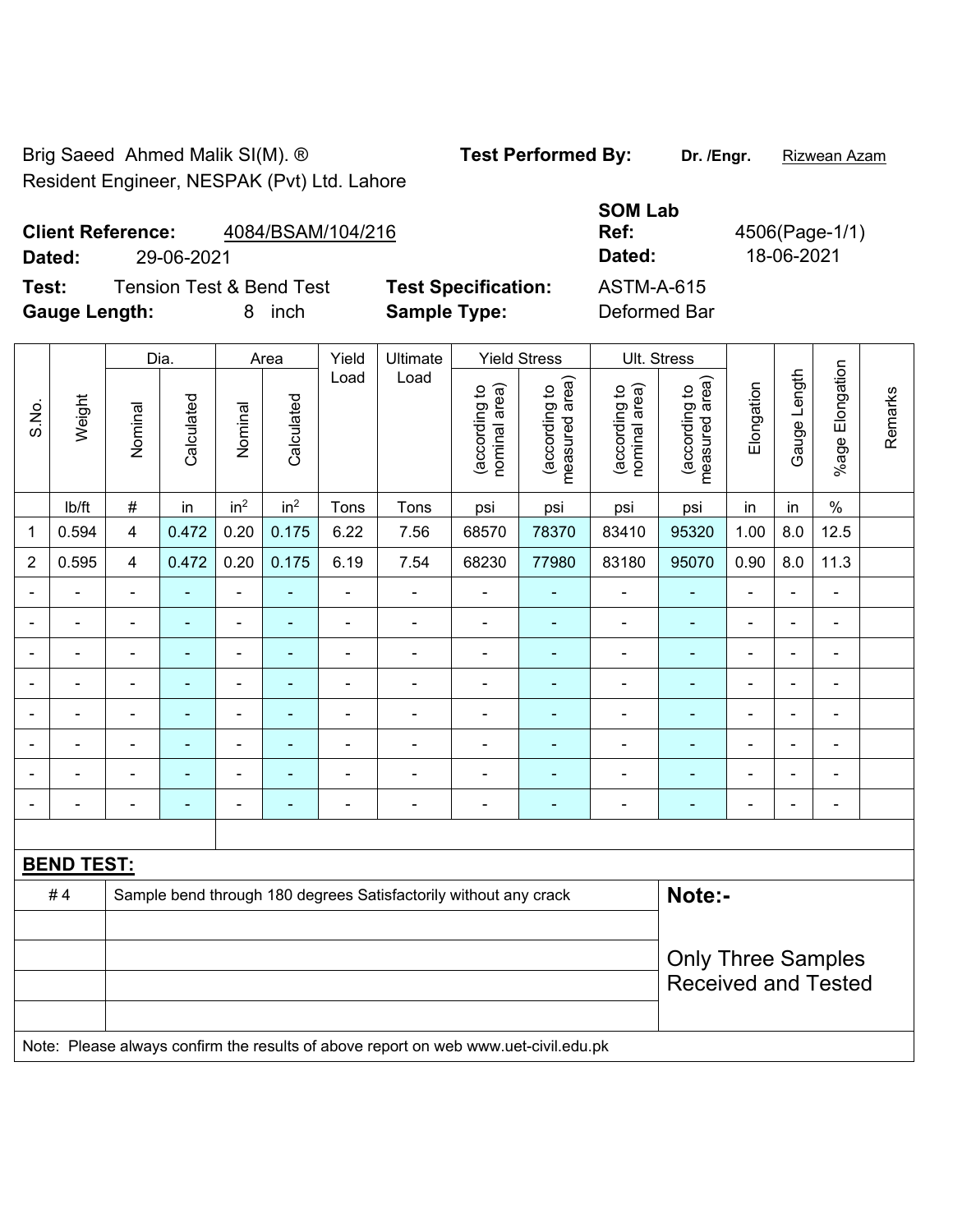### Project Director - IV **Test Performed By:** Dr. /Engr. **S. Asad Ali Gillani**

LDA, Lahore

## **Client Reference:** PD-IV/LDA/14

**Test:** Tension Test & Bend Test **Test Specification:** ASTM-A-615 **Guage Length:** 8 inch **Sample Type:** Deformed Bar

**SOM Lab Ref:**  4507(Page- $1/1)$ **Dated:** 17-06-2021 **Dated:** 18-06-2021

|                | Weight            |                                                                  | Dia.                     |                 | Area                     |                | Ultimate                                                                            |                                | <b>Yield Stress</b>             |                                | Ult. Stress                     |            |                                                        |                          |         |  |
|----------------|-------------------|------------------------------------------------------------------|--------------------------|-----------------|--------------------------|----------------|-------------------------------------------------------------------------------------|--------------------------------|---------------------------------|--------------------------------|---------------------------------|------------|--------------------------------------------------------|--------------------------|---------|--|
| S.No.          |                   | Nominal                                                          | Calculated               | Nominal         | Calculated               | Load           | Load                                                                                | nominal area)<br>(according to | (according to<br>measured area) | (according to<br>nominal area) | (according to<br>measured area) | Elongation | Gauge Length                                           | Elongation<br>$%$ age    | Remarks |  |
|                | lb/ft             | $\#$                                                             | in                       | in <sup>2</sup> | in <sup>2</sup>          | Tons           | Tons                                                                                | psi                            | psi                             | psi                            | psi                             | in         | in                                                     | $\%$                     |         |  |
| 1              | 2.678             | 8                                                                | 1.001                    | 0.79            | 0.787                    | 25.56          | 35.73                                                                               | 71350                          | 71620                           | 99750                          | 100130                          | 1.30       | 8.0                                                    | 16.3                     |         |  |
| $\overline{2}$ | 2.657             | 8                                                                | 0.997                    | 0.79            | 0.781                    | 25.66          | 35.90                                                                               | 71630                          | 72460                           | 100230                         | 101380                          | 1.40       | 8.0                                                    | 17.5                     |         |  |
| 3              | 1.486             | 6                                                                | 0.746                    | 0.44            | 0.437                    | 12.71          | 17.94                                                                               | 63720                          | 64160                           | 89930                          | 90550                           | 1.40       | 8.0                                                    | 17.5                     |         |  |
| 4              | 1.486             | 6                                                                | 0.746                    | 0.44            | 0.437                    | 12.97          | 18.11                                                                               | 65000                          | 65440                           | 90800                          | 91420                           | 1.40       | 8.0                                                    | 17.5                     |         |  |
| 5              | 0.669             | $\overline{\mathbf{4}}$                                          | 0.501                    | 0.20            | 0.197                    | 6.07           | 8.58                                                                                | 66890                          | 67900                           | 94650                          | 96090                           | 1.20       | 8.0                                                    | 15.0                     |         |  |
| 6              | 0.662             | $\overline{\mathbf{4}}$                                          | 0.498                    | 0.20            | 0.195                    | 6.00           | 8.58                                                                                | 66210                          | 67910                           | 94650                          | 97080                           | 1.30       | 8.0                                                    | 16.3                     |         |  |
|                |                   | ÷,                                                               |                          | ä,              |                          |                | ä,                                                                                  |                                |                                 | $\blacksquare$                 |                                 |            |                                                        |                          |         |  |
|                |                   |                                                                  |                          | -               |                          |                | ÷                                                                                   | $\blacksquare$                 |                                 |                                |                                 |            |                                                        |                          |         |  |
|                |                   |                                                                  |                          | ÷,              | $\overline{\phantom{0}}$ | $\blacksquare$ | $\blacksquare$                                                                      | $\blacksquare$                 | $\blacksquare$                  | Ē,                             | ä,                              | ä,         | $\blacksquare$                                         | $\blacksquare$           |         |  |
| -              |                   |                                                                  | $\overline{\phantom{a}}$ | -               | $\blacksquare$           |                | $\blacksquare$                                                                      | $\blacksquare$                 | $\overline{\phantom{0}}$        | $\blacksquare$                 | $\blacksquare$                  |            |                                                        | $\overline{\phantom{a}}$ |         |  |
|                |                   |                                                                  |                          |                 |                          |                |                                                                                     |                                |                                 |                                |                                 |            |                                                        |                          |         |  |
|                | <b>BEND TEST:</b> |                                                                  |                          |                 |                          |                |                                                                                     |                                |                                 |                                |                                 |            |                                                        |                          |         |  |
|                | # 8               |                                                                  |                          |                 |                          |                | Sample bend through 180 degrees Satisfactorily without any crack                    |                                |                                 |                                | Note:-                          |            |                                                        |                          |         |  |
|                | #6                |                                                                  |                          |                 |                          |                | Sample bend through 180 degrees Satisfactorily without any crack                    |                                |                                 |                                |                                 |            |                                                        |                          |         |  |
|                | #4                | Sample bend through 180 degrees Satisfactorily without any crack |                          |                 |                          |                |                                                                                     |                                |                                 |                                |                                 |            | <b>Only Nine Samples</b><br><b>Received and Tested</b> |                          |         |  |
|                |                   |                                                                  |                          |                 |                          |                |                                                                                     |                                |                                 |                                |                                 |            |                                                        |                          |         |  |
|                |                   |                                                                  |                          |                 |                          |                |                                                                                     |                                |                                 |                                |                                 |            |                                                        |                          |         |  |
|                |                   |                                                                  |                          |                 |                          |                | Note: Please always confirm the results of above report on web www.uet-civil.edu.pk |                                |                                 |                                |                                 |            |                                                        |                          |         |  |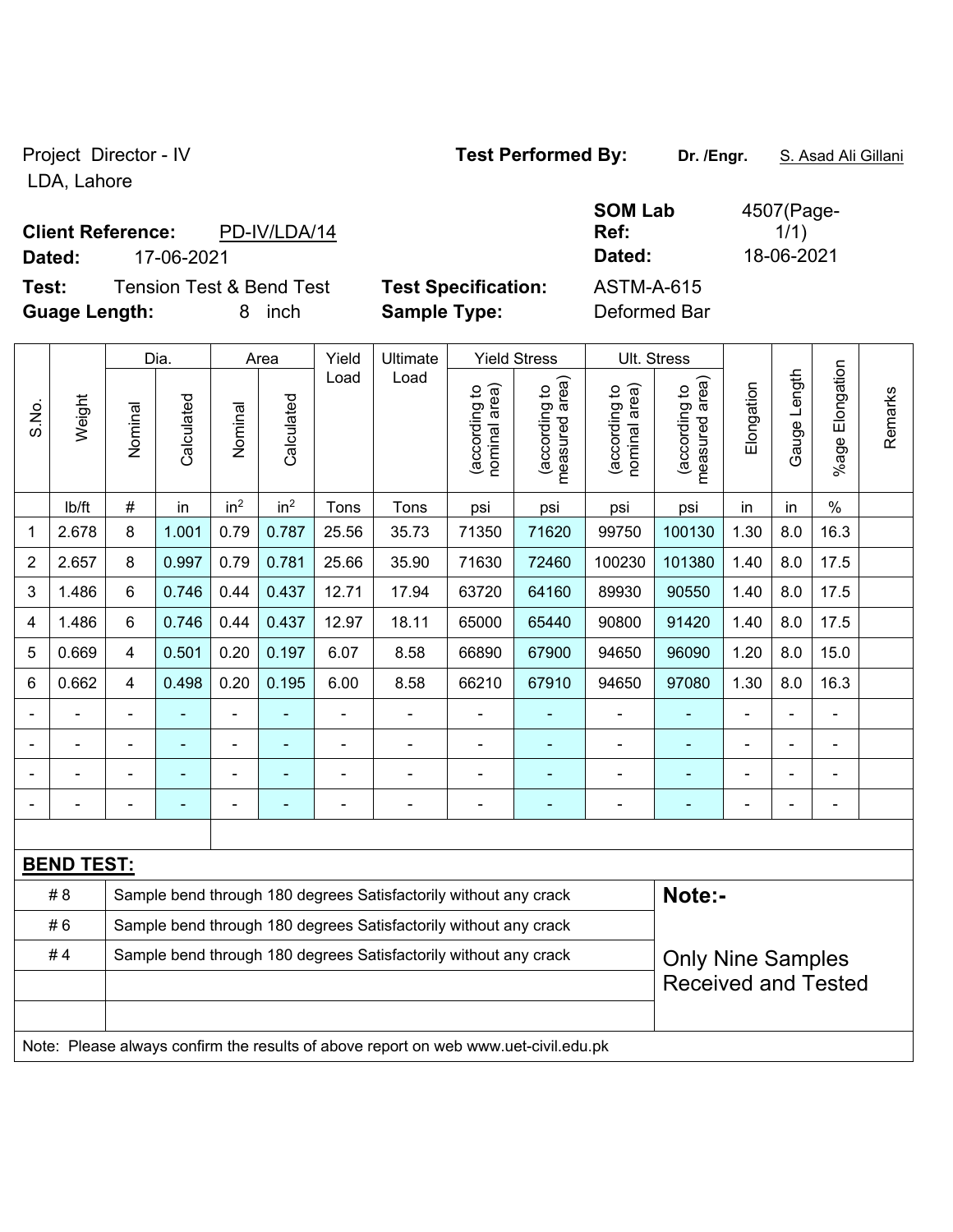### Engr. Irfan Ali **Test Performed By: Dr. /Engr.**

S. Asad Ali Gillani

Manager Project, Ittefaq Construction Services, Lahore

| <b>Client Reference:</b> |            | ICS/H.O/B.T.P/50         |                            | Ref:         | 4508(Page-1/ |  |  |
|--------------------------|------------|--------------------------|----------------------------|--------------|--------------|--|--|
| Dated:                   | 15-06-2021 |                          |                            | Dated:       | 18-06-2021   |  |  |
| Test:                    |            | Tension Test & Bend Test | <b>Test Specification:</b> | ASTM-A-615   |              |  |  |
| <b>Gauge Length:</b>     |            | inch<br>8                | <b>Sample Type:</b>        | Deformed Bar |              |  |  |

| <b>SOM Lab</b> |                |
|----------------|----------------|
| Ref:           | 4508(Page-1/1) |
| Dated:         | 18-06-2021     |
| ASTM-A-615     |                |
| Deformed Bar   |                |

|                         | Weight                                                                              |                | Dia.           | Area                  |                 | Yield | Ultimate                                                         |                                    | <b>Yield Stress</b>            |                                 | Ult. Stress                |                |     | %age Elongation              | Remarks |
|-------------------------|-------------------------------------------------------------------------------------|----------------|----------------|-----------------------|-----------------|-------|------------------------------------------------------------------|------------------------------------|--------------------------------|---------------------------------|----------------------------|----------------|-----|------------------------------|---------|
| S.No.                   |                                                                                     | Nominal        | Calculated     | Calculated<br>Nominal | Load            | Load  | nominal area)<br>(according to                                   | area)<br>(according to<br>measured | nominal area)<br>(according to | (according to<br>measured area) | Elongation                 | Gauge Length   |     |                              |         |
|                         | lb/ft                                                                               | #              | in             | in <sup>2</sup>       | in <sup>2</sup> | Tons  | Tons                                                             | psi                                | psi                            | psi                             | psi                        | in             | in  | $\%$                         |         |
| 1                       | 2.602                                                                               | 8              | 0.987          | 0.79                  | 0.765           | 21.41 | 34.86                                                            | 59760                              | 61720                          | 97330                           | 100510                     | 1.30           | 8.0 | 16.3                         |         |
| $\overline{2}$          | 2.615                                                                               | 8              | 0.989          | 0.79                  | 0.768           | 21.41 | 35.02                                                            | 59760                              | 61480                          | 97750                           | 100550                     | 1.40           | 8.0 | 17.5                         |         |
| 3                       | 1.461                                                                               | 6              | 0.739          | 0.44                  | 0.429           | 14.78 | 19.13                                                            | 74090                              | 75990                          | 95910                           | 98370                      | 1.30           | 8.0 | 16.3                         |         |
| $\overline{\mathbf{4}}$ | 1.457                                                                               | 6              | 0.738          | 0.44                  | 0.428           | 15.09 | 19.22                                                            | 75620                              | 77740                          | 96320                           | 99020                      | 1.00           | 8.0 | 12.5                         |         |
| 5                       | 0.652                                                                               | 4              | 0.494          | 0.20                  | 0.192           | 5.91  | 8.74                                                             | 65200                              | 67920                          | 96340                           | 100350                     | 1.20           | 8.0 | 15.0                         |         |
| 6                       | 0.651                                                                               | 4              | 0.493          | 0.20                  | 0.191           | 5.93  | 8.62                                                             | 65420                              | 68510                          | 95100                           | 99580                      | 1.00           | 8.0 | 12.5                         |         |
| $\blacksquare$          |                                                                                     | $\blacksquare$ |                |                       |                 |       |                                                                  |                                    |                                |                                 |                            | $\overline{a}$ |     |                              |         |
| $\blacksquare$          |                                                                                     |                |                |                       |                 |       |                                                                  |                                    |                                |                                 |                            |                |     | $\blacksquare$               |         |
|                         |                                                                                     |                |                |                       |                 |       |                                                                  | $\overline{a}$                     |                                |                                 |                            |                |     | $\blacksquare$               |         |
| $\blacksquare$          |                                                                                     | Ē,             | $\blacksquare$ | $\blacksquare$        |                 |       | $\blacksquare$                                                   | $\blacksquare$                     | $\blacksquare$                 | $\blacksquare$                  | $\blacksquare$             | $\blacksquare$ |     | $\qquad \qquad \blacksquare$ |         |
|                         |                                                                                     |                |                |                       |                 |       |                                                                  |                                    |                                |                                 |                            |                |     |                              |         |
|                         | <b>BEND TEST:</b>                                                                   |                |                |                       |                 |       |                                                                  |                                    |                                |                                 |                            |                |     |                              |         |
|                         | #8                                                                                  |                |                |                       |                 |       | Sample bend through 180 degrees Satisfactorily without any crack |                                    |                                | Note:-                          |                            |                |     |                              |         |
|                         | #6<br>Sample bend through 180 degrees Satisfactorily without any crack              |                |                |                       |                 |       |                                                                  |                                    |                                |                                 |                            |                |     |                              |         |
|                         | #4                                                                                  |                |                |                       |                 |       | Sample bend through 180 degrees Satisfactorily without any crack |                                    |                                |                                 | <b>Only Nine Samples</b>   |                |     |                              |         |
|                         |                                                                                     |                |                |                       |                 |       |                                                                  |                                    |                                |                                 | <b>Received and Tested</b> |                |     |                              |         |
|                         |                                                                                     |                |                |                       |                 |       |                                                                  |                                    |                                |                                 |                            |                |     |                              |         |
|                         | Note: Please always confirm the results of above report on web www.uet-civil.edu.pk |                |                |                       |                 |       |                                                                  |                                    |                                |                                 |                            |                |     |                              |         |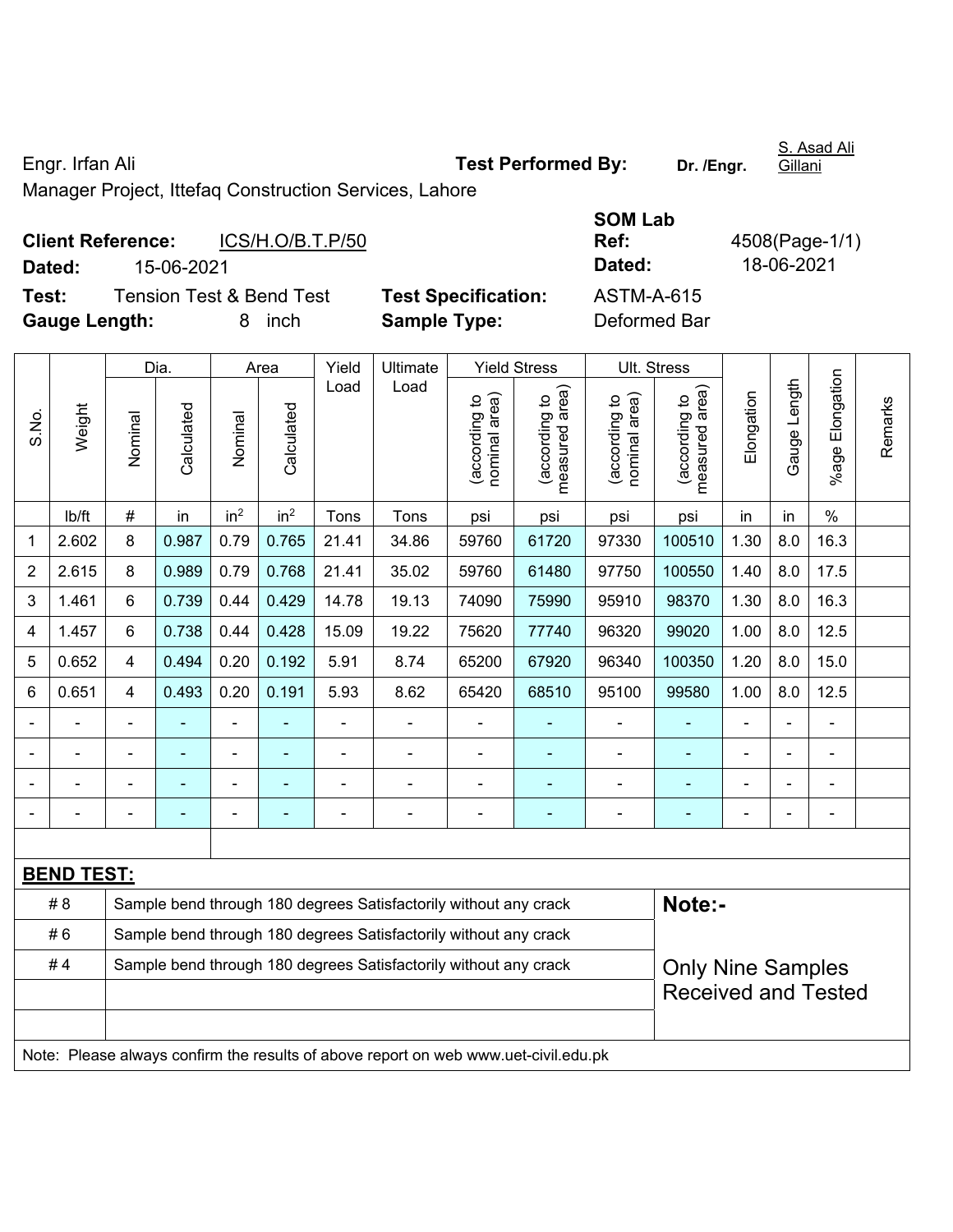Abid Rauf **Test Performed By:** Dr. /Engr. Resident Engineer,NESPAK (Pvt) Ltd. Faisalabad

**Client Reference:** 3872/RAP/103/AR/01/89 **Dated:** 01-06-2021 **Dated:** 18-06-2021 **Test:** Tension Test & Bend Test **Test Specification:** ASTM-A-615 **Gauge Length:** 8 inch **Sample Type:** Deformed Bar( Model Steel)

Dia. | Area | Yield | Ultimate | Yield Stress | Ult. Stress %age Elongation %age Elongation Gauge Length Load Load Gauge Length (according to<br>measured area) measured area) measured area) (according to<br>nominal area) (according to<br>nominal area) nominal area) nominal area) (according to<br>measured area) Elongation Elongation (according to (according to (according to (according to Remarks Remarks Weight **Calculated Calculated** Calculated Calculated S.No. Nominal Nominal Vominal Nominal | lb/ft | # | in | in<sup>2</sup> | in<sup>2</sup> | Tons | Tons | psi | psi | psi | psi | in | in | % 1 | 2.666 | 8 | 0.998 | 0.79 | 0.783 | 20.10 | 30.63 | 56120 | 56620 | 85520 | 86280 | 1.50 | 8.0 | 18.8 2 | 2.598 | 8 | 0.986 | 0.79 | 0.763 | 20.03 | 30.65 | 55920 | 57900 | 85570 | 88600 | 1.40 | 8.0 | 17.5 3 | 1.496 | 6 | 0.748 | 0.44 | 0.440 | 10.75 | 16.00 | 53910 | 53910 | 80220 | 80220 | 1.80 | 8.0 | 22.5 4 | 1.503 | 6 | 0.750 | 0.44 | 0.442 | 10.70 | 16.02 | 53650 | 53410 | 80320 | 79960 | 1.70 | 8.0 | 21.3 5 | 0.612 | 4 | 0.479 | 0.20 | 0.180 | 4.03 | 5.73 | 44400 | 49340 | 63180 | 70200 | 1.60 | 8.0 | 20.0 6 0.612 4 0.479 0.20 0.180 4.05 5.81 44630 49590 64080 71190 1.60 8.0 20.0 - - - - - - - - - - - - - - - - - - - - - - - - - - - - - - - - - - - - - - - - - - - - - - - - - - - - - - - - - - - - **BEND TEST:**  # 8 Sample bend through 180 degrees Satisfactorily without any crack **Note:- Note:** #6 Sample bend through 180 degrees Satisfactorily without any crack #4 Sample bend through 180 degrees Satisfactorily without any crack Only Nine Samples Received and Tested Note: Please always confirm the results of above report on web www.uet-civil.edu.pk

**SOM Lab Ref:** 4509 (Page-2/2)

S. Asad Ali

**Gillani**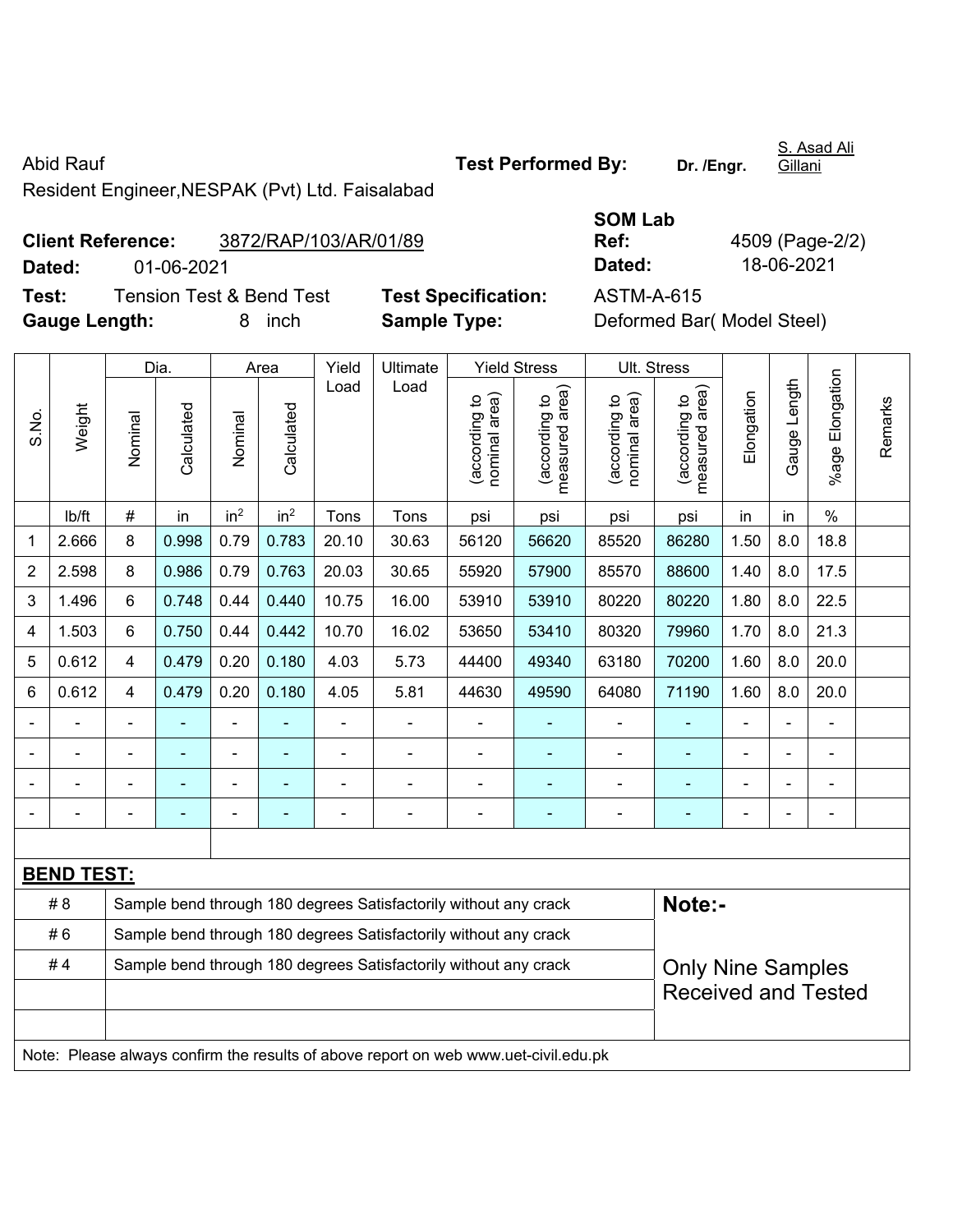Abid Rauf **Test Performed By:** Dr. /Engr. Resident Engineer,NESPAK (Pvt) Ltd. Faisalabad

**Client Reference:** 3872/RAP/103/AR/01/108 **Dated:** 16-06-2021 **Dated:** 18-06-2021 **Test:** Tension Test & Bend Test **Test Specification:** ASTM-A-615 **Gauge Length:** 8 inch **Sample Type:** Deformed Bar Ittefaq Steel)

Dia. | Area | Yield | Ultimate | Yield Stress | Ult. Stress %age Elongation %age Elongation Gauge Length Load Load Gauge Length (according to<br>measured area) measured area) measured area) (according to<br>nominal area) (according to<br>nominal area) (according to<br>measured area) nominal area) nominal area) Elongation Elongation (according to (according to (according to (according to Remarks Remarks Weight **Calculated Calculated** Calculated Calculated S.No. Nominal Nominal Nominal Nominal | lb/ft | # | in | in<sup>2</sup> | in<sup>2</sup> | Tons | Tons | psi | psi | psi | psi | in | in | % 1 | 2.652 | 8 | 0.996 | 0.79 | 0.779 | 19.37 | 28.77 | 54070 | 54840 | 80310 | 81440 | 1.60 | 8.0 | 20.0 2 | 2.625 | 8 | 0.991 | 0.79 | 0.771 | 19.42 | 28.80 | 54220 | 55550 | 80400 | 82380 | 1.90 | 8.0 | 23.8 - - - - - - - - - - - - - - - - - - - - - - - - - - - - - - - - - - - - - - - - - - - - - - - - - - - - - - - - - - - - - - - - - - - - - - - - - - - - - - - - - - - - - - - - - - - - - - - - - - - - - - - - - - - - - - - - - - - - - - - - **BEND TEST:**  # 8 Sample bend through 180 degrees Satisfactorily without any crack **Note:- Note:** Only Three Samples Received and Tested Note: Please always confirm the results of above report on web www.uet-civil.edu.pk

**SOM Lab Ref:** 4509 (Page-1/2)

S. Asad Ali Gillani